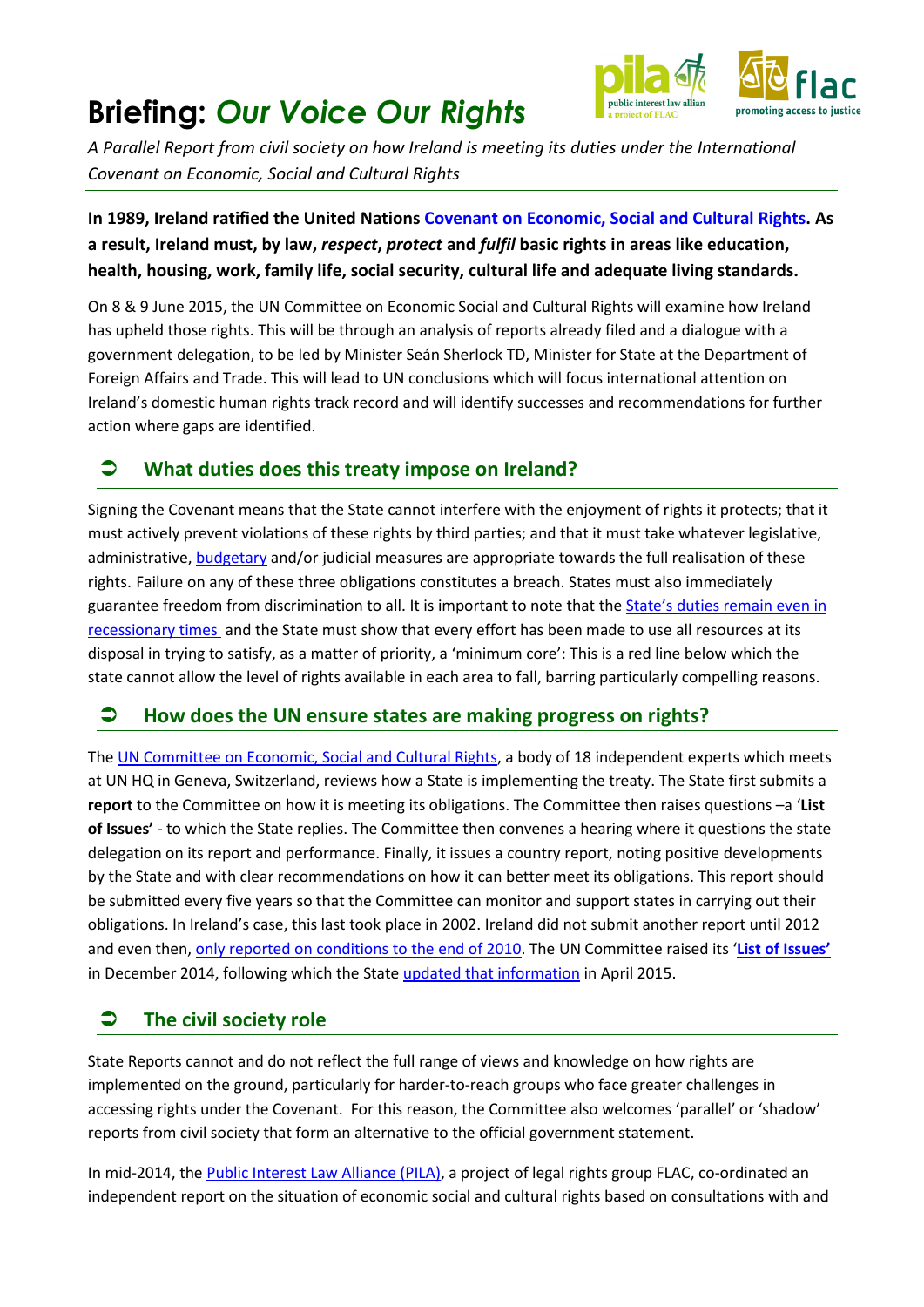# **Briefing:** *Our Voice Our Rights*



information provided by more than 50 civil society organisations as well from think-tanks, media reportage and other sources. A panel of human rights academics and activists provided expert insight. That report, *[Our Voice, Our Rights](http://www.ourvoiceourrights.ie/)* was submitted to the UN in September 2014.

Following the government's response [to the list of issues](http://docstore.ohchr.org/SelfServices/FilesHandler.ashx?enc=4slQ6QSmlBEDzFEovLCuW3%2bG%2fOK6uNgdeoJLsC7Ouk%2fP16ZDYo5AyrD9Ncu%2bTLuftsAH%2bUl9eTdVcA5MXTFsMClnk1y1lzyfQHRR%2f3mLiJdLzpnYjJbs%2b3SSYzXniKMKbROWngUTXTnkYj82qaQATQ%3d%3d) in April 2015, PILA updated the evidence and civil society groups continued to submit data and analysis. This led to a comprehensive Update to *[Our Voice Our](http://www.ourvoiceourrights.ie/resources/update-to-our-voice-our-rights-may-2015/)  [Rights](http://www.ourvoiceourrights.ie/resources/update-to-our-voice-our-rights-may-2015/)* submitted to the UN on 8 May 2015. This update **brings to more than 80 the civil society groups contributing to the parallel reporting process**. These reports present timely, independent evidence of where the state is failing – or succeeding – on its duties and makes recommendations for action from a broad cross-section of society. Other single-focus groups have also submitted parallel reports. *Our Voice, Our Rights* and *Update* is the most comprehensive, addressing each of the treaty rights relevant to Ireland. The Irish Human Rights [and Equality Commission](http://www.ihrec.ie/) has also reported to the UN.

With these key insights, the UN Committee has a fuller picture on economic, social and cultural rights in Ireland and can make more informed recommendations on how the Irish State should fulfil its duties.

The full list of contributors and endorsers of the report is on the *[Our Voice, Our Rights](http://www.ourvoiceourrights.ie/supporters/)* website. (Note: some did not wish to be named publically.) All reports -state, UN or civil society- [are on the UN](http://tbinternet.ohchr.org/_layouts/TreatyBodyExternal/Countries.aspx?CountryCode=IRL&Lang=EN) website.

### **What happens next?**

- The Irish government group, led by Minister of State for Foreign Affairs and Trade Sean Sherlock TD, will be questioned on its track record on economic, social & cultural rights on 8-9 June 2015.
- At the same time, a delegation of civil society groups will meet UN Committee members formally and informally to transmit the issues identified in our report (see below).
- The Irish Human Rights and Equality Commission will also attend and meet the Committee separately.
- The UN Committee will consider all evidence and testimony and draw up Concluding Observations and Recommendations to the Irish government, usually within three weeks of the examination.
- Irish civil society will continue to monitor government progress on the recommendations of the UN Committee and from our report and will reconvene in 2016 to report on that.

The civil society delegation to Geneva comprises[: FLAC,](http://www.flac.ie/) [Threshold,](http://www.threshold.ie/) [Irish Family Planning Association,](https://www.ifpa.ie/) [Atheist](http://www.atheist.ie/)  [Ireland,](http://www.atheist.ie/) [Justice for Magdalenes Research,](http://www.magdalenelaundries.com/) [Pavee Point Traveller & Roma Centre,](http://www.paveepoint.ie/) [Abortion Rights Campaign,](http://www.abortionrightscampaign.ie/) [Tallaght Trialogue,](http://tallatrialogue.blogspot.ie/) [Community Law & Mediation](http://www.communitylawandmediation.ie/) and Dr Liam Thornton of [UCD Human Rights Network.](http://www.ucd.ie/law/research/ucdhumanrightsnetwork/)

## **What issues have been identified by Irish civil society?**

*Our Voice, Our Rights* reports the following **general concerns** around the enjoyment of economic, social and cultural rights in Ireland. A set of **recommendations** are compiled at the beginning of *Our Voice Our Rights* and again *at the beginning of the Update.* Among the structural issues identified are:

- 1. **Lack of** any **national mechanisms** by which people in Ireland can question the government on how it is implementing the treaty.
- 2. **Lack of transparency & accountability** on decision-making, including budget decisions, that impact on basic human rights.
- 3. **The negative effect of the recession on those who were vulnerable to hardship** through reduction in funding and public services.
- 4. **Increase in consistent poverty,** particularly for vulnerable groups hardest hit by austerity policies.